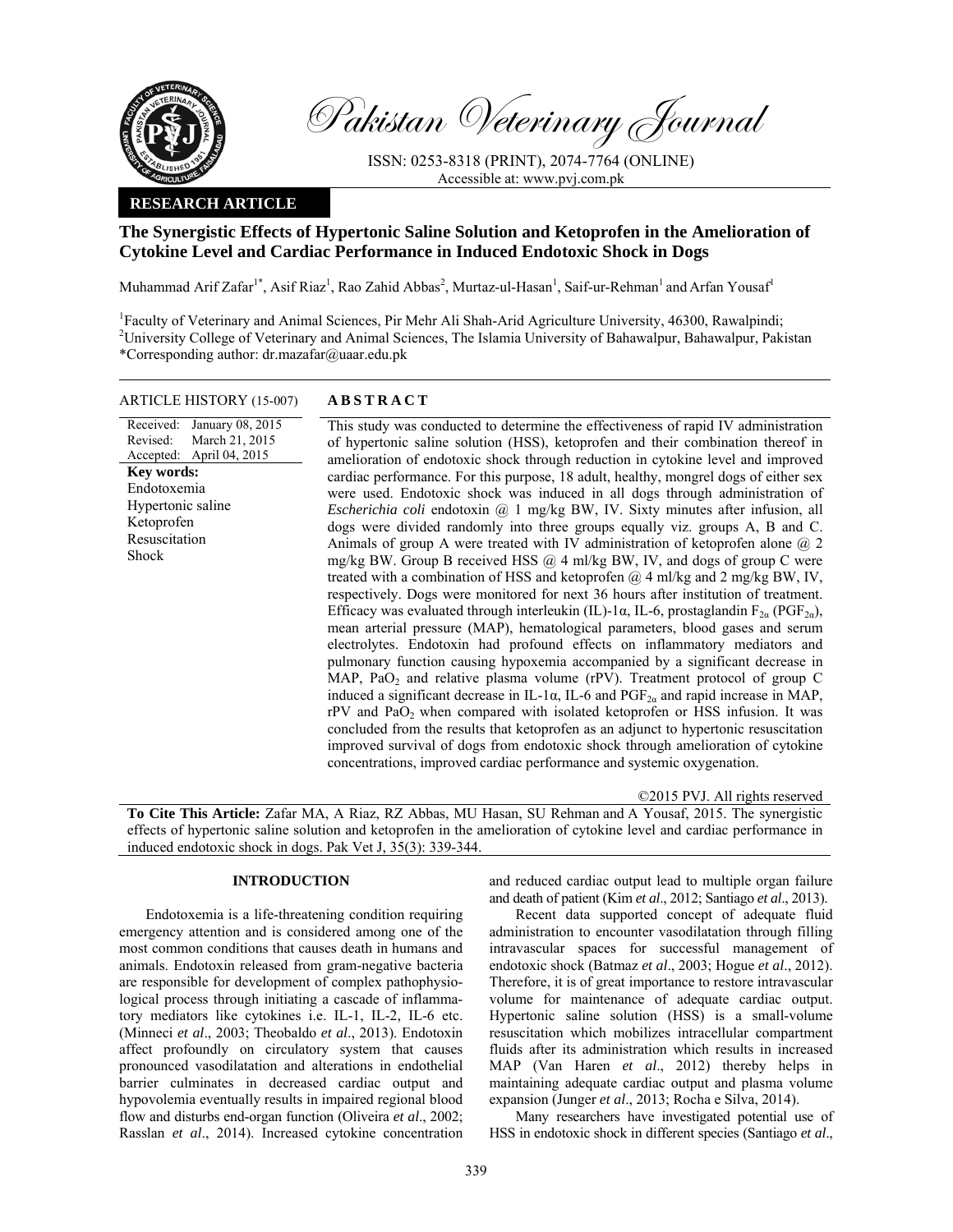2013; Dong *et al*., 2014), however, up to author's knowledge; there is no controlled study that investigated effects of combination of HSS and non-steroidal antiinflammatory drugs (NSAIDs). Arachidonic acid metabolites are well known to play an important role in the pathophysiology of multiple organ dysfunctions during endotoxic shock (Gouvy *et al*., 2005; Kim *et al*., 2013). Many studies proved that NSAIDs are inhibitors of arachidonic acid metabolites, thus, having beneficial effects to encounter endotoxic shock (Minneci *et al*., 2003). Ketoprofen is a NSAID which potently inhibit both pathways of arachidonic acid metabolites i.e. cycloxygenase and lipoxygenase (Sigurdsson *et al*., 1993). Inhibition of these pathways stops production of prostaglandins and prostacycline which aggravate the condition developed by cytokine concentration (Rasslan *et al*., 2014).

Therefore, it seems plausible to assume synergism of ketoprofen and HSS in resuscitation of patients from endotoxic shock. Thus, our aim was to test the hypothesis whether HSS and ketoprofen combination provides beneficial effects in significant reduction of cytokine level, improve cardiac performance through expanding rPV and increased MAP, blood oxygenation and survival.

### **MATERIALS AND METHODS**

**Animals:** Experimental protocol of study was approved by Institutional Ethical Committee. Eighteen adult, healthy mongrel dogs of either sex were acclimatized for a period of one week prior to experiment. All animals fed on same feed and fresh water a*d libitum* and their health status was ascertained through complete blood count, fecal and urine examination.

**Instrumentation:** Day prior to the induction of endotoxic shock, dogs were sedated with medetomidine (@ 0.025 mg/kg, IV) for aseptic placement of intravenous catheters. For HSS infusion and blood sample collection, catheters of 18-gauges placed in jugular and cephalic veins, respectively. Femoral artery was cannulated with 22 gauge catheter for measurement of MAP. Jugular and cephalic catheters used to flush with 1 ml and 0.5 ml normal saline solution (0.9% NaCl) containing 5 U of heparin/ml at time of HSS administration and sampling, respectively.

**Induction of endotoxic shock:** Endotoxic shock was induced with slow IV administration (over 15 min) of *Escherichia coli* (O111:B4) endotoxin (Sigma Chemical Co, St. Louis, Mosby, USA) @ 1 mg/kg BW, dissolved in normal saline solution (Batmaz *et al*., 2003) in conscious dogs. The criterion for development of endotoxic shock was MAP <60 mm Hg (Cohen *et al*., 1996).

**Experimental Design:** On meeting aforementioned criteria, treatment phase of the study was initiated, dogs were randomly divided into three groups, 6 dogs/group. Group A treated with IV administration of ketoprofen (Profenid®, Sanofi-Aventis Limited Karachi-Pakistan) @ 2 mg/kg BW. Dogs of group B were infused IV with HSS  $(7.5\%$  NaCl) @ 4 ml/kg BW, respectively. Group C was treated with combination of HSS and ketoprofen @ 4 ml/kg and 2 mg/kg BW, IV, respectively.

**Measurements and analysis of samples:** Blood samples were collected with anticoagulant to measure hemoglobin concentration (Hb conc) and hematocrit (HCT), while samples collected without anticoagulant were used to harvest serum after centrifugation and stored at -20ºC until further analyses. Cyannmethemoglobin and microhematocrit methods were used to determine Hb conc and HCT, respectively as described by Benjamin (1978). Serum sodium  $(Na^+)$ , potassium  $(K^+)$  and chloride  $(CI)$ were determined with electrolyte's analyzer (Electrolyte Analyzer, Medica Corporation, Bedford). Changes in relative plasma volume (rPV) were calculated from Hb conc. and HCT, using accepted formula (Constable, 1999).

Blood samples for cytokine analyses were collected, centrifuged and the resultant plasma were stored at -80 °C and used within 48 hours. The levels of IL-1α, IL-6 and PGF2α were determined using an ELISA technique according to manufacturer's instructions (Amersham Biosciences Inc; Piscataway New Jersy, USA).

Arterial and venous blood samples were obtained anaerobically in 1-ml heparinized syringe for determination of blood gases. Syringe was then placed on ice and processed within an hour of collection. Blood gases i.e. partial pressures of arterial oxygen  $(PaO<sub>2</sub>)$ , arterial carbon dioxide (PaCO<sub>2</sub>), venous oxygen (PvO<sub>2</sub>), arterial and venous  $pH$  and  $HCO<sub>3</sub>$  were measured with automatic gas analyzer (Blood Gas Analyzer, Medica Corporation, Bedford) at 37°C.

All parameters were measured at baseline (before shock), during shock and 1, 3, 6, 12, 24 and 36 hours after treatment except cytokine levels. The cytokine concentrations i.e. IL-1α, IL-6 and  $PGF_{2\alpha}$  were measured at baseline (before shock), during shock and 3, 6, 12 and 24 hours post-treatment.

**Statistical analyses:** Data obtained were analyzed statistically using 2-factor Complete Randomized Design. Variables involving repeated measures were analyzed with multivariate repeat measures ANOVA. When a significant (P<0.05) group or time interaction was observed, additional testing performed using Duncan's Multiple Range Test to determine differences between groups.

## **RESULTS**

Endotoxin administration had a profound effect on pulmonary function with severe hypoxemia. Endotoxin decreased PaO<sub>2</sub> significantly accompanied by a significant reduction in  $PvO<sub>2</sub>$  and increased  $PaCO<sub>2</sub>$  from baseline (Table 1). After treatment, values of PaO<sub>2</sub> and PvO<sub>2</sub> did not return to baseline in group A, while these were recovered in groups B and C. Group B showed significant difference over group A, while group C differed significantly  $(P<0.05)$  from both groups A and B at different observational time (Table 1). Values of  $PaCO<sub>2</sub>$ also decreased in a better way in group C toward baseline than group B, while it differed significantly over group A (Table 1).

Mixed venous  $pH$  and  $HCO<sub>3</sub>$  values decreased significantly during endotoxic shock, however, arterial blood pH values did not differ significantly between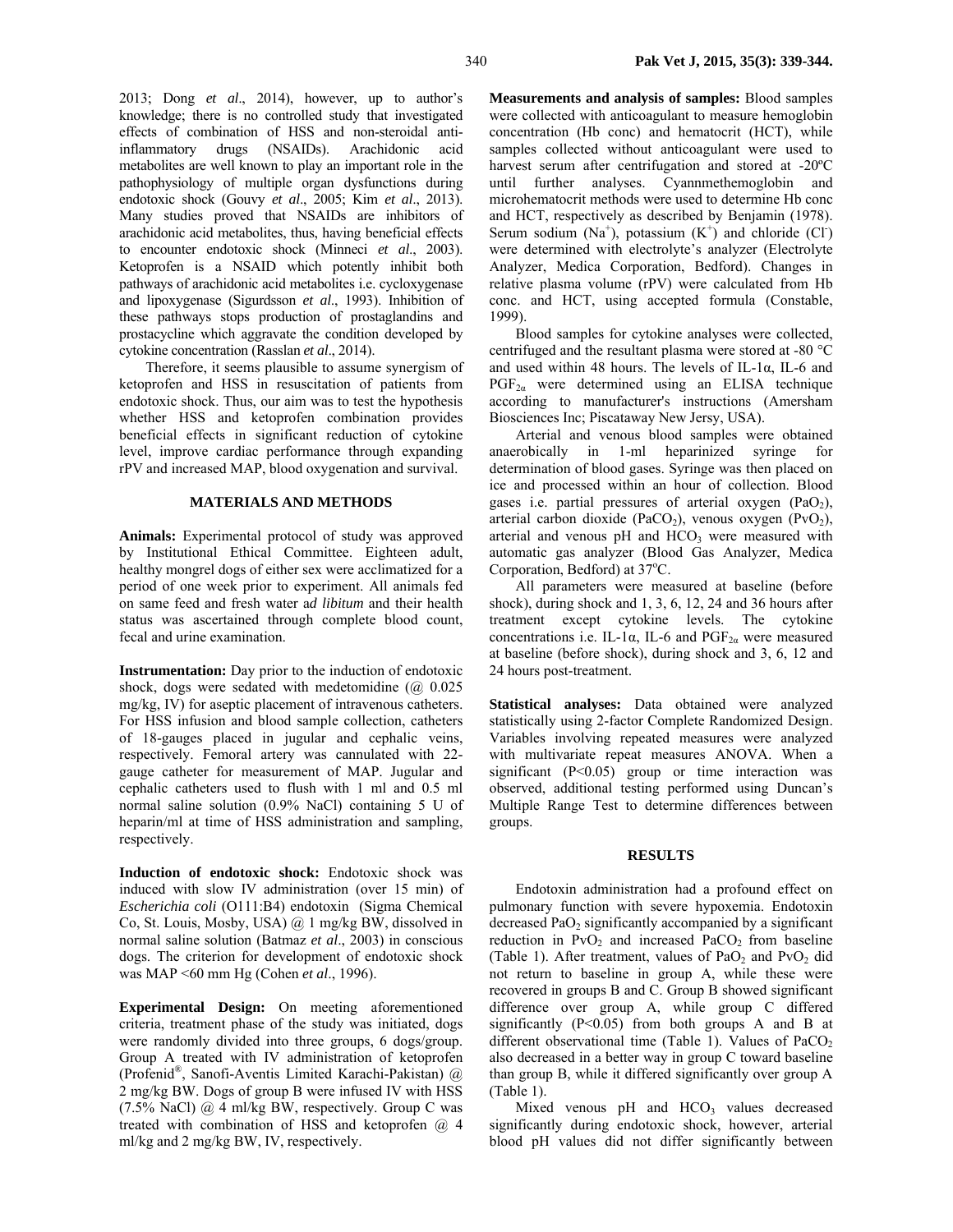| Table I: Results of blood gases for samples obtained from endotoxemic dogs before and after treatment |  |
|-------------------------------------------------------------------------------------------------------|--|
|-------------------------------------------------------------------------------------------------------|--|

| Variables         | Groups  | Time after treatment (hours) |               |               |                           |                 |                         |                            |                            |
|-------------------|---------|------------------------------|---------------|---------------|---------------------------|-----------------|-------------------------|----------------------------|----------------------------|
|                   |         | <b>Baseline</b>              | <b>Shock</b>  |               | 3                         | 6               | $\overline{12}$         | 24                         | 36                         |
| Number of Animals | Group A | 6                            | 6             | 6             | 6                         | 5               | 5                       | 4                          | 3                          |
|                   | Group B | 6                            | 6             | 6             | 6                         | 6               | 6                       | 6                          | 6 <sup>a</sup>             |
|                   | Group C | 6                            | 6             |               | 6                         | 6               |                         | 6                          | 6 <sup>a</sup>             |
| PaO <sub>2</sub>  | Group A | 88±5                         | 39±3          | $44\pm2$      | $47\pm3$                  | $52 + 5$        | $57 + 3$                | $62\pm2$                   | 69±1                       |
| (mm of Hg)        | Group B | 88±4                         | 40±9          | $50 \pm 2^a$  | $54 \pm 5^a$              | $64\pm4^a$      | $70\pm3^a$              | $74 \pm 5^a$               | $80\pm2^a$                 |
|                   | Group C | 90±9                         | 42±7          | $52 \pm 2^a$  | $60 \pm 3$ <sup>c</sup>   | $74 \pm 5$      | $77 \pm 4$ <sup>c</sup> | $84\pm3$ <sup>c</sup>      | $92 \pm 2$ <sup>c</sup>    |
| PvO <sub>2</sub>  | Group A | 34 <sub>±2</sub>             | 14±2          | 19±3          | 23±2                      | 27±3            | 29±5                    | $26 + 2$                   | 28±4                       |
| (mm of Hg)        | Group B | 35±2                         | 17±1          | 23±3          | $29 \pm 1^a$              | $35 \pm 2^a$    | 32±3                    | $33±4^a$                   | $35 \pm 1^a$               |
|                   | Group C | 37±4                         | 16±2          | $24\pm2^a$    | $29 \pm 3^a$              | $37 \pm 1^a$    | $40 \pm 1$ <sup>c</sup> | $40\pm2$ <sup>c</sup>      | $38\pm2^a$                 |
| PaCO <sub>2</sub> | Group A | 36±3                         | 46±1          | $47\pm2$      | 49±4                      | $47\pm3$        | 45±2                    | 39±1                       | $42 + 4$                   |
| (mm of Hg)        | Group B | 38 <sub>±2</sub>             | 45±3          | $44\pm2$      | $41 \pm 3^a$              | $43 \pm 1$      | 42±1                    | 40±1                       | 39±2                       |
|                   | Group C | 36±1                         | $47\pm2$      | 43±1          | $40\pm2^a$                | $40\pm2^a$      | $38\pm2^a$              | 36±1                       | $35±3^a$                   |
| Arterial pH       | Group A | $7.4 \pm .03$                | $7.3 \pm .02$ | $7.3 \pm .02$ | $7.3 \pm .04$             | $7.3 \pm .03$   | $7.3 \pm .01$           | $7.3 \pm .02$              | $7.4 \pm .01$              |
|                   | Group B | $7.4 \pm .02$                | $7.3 \pm .05$ | $7.3 \pm .01$ | $7.2 \pm .03$             | $7.2 \pm .06$   | $7.3 \pm .07$           | $7.3 \pm .01$              | $7.4 \pm .05$              |
|                   | Group C | $7.4 \pm .04$                | $7.3 \pm .02$ | $7.3 \pm .02$ | $7.3 \pm .05$             | $7.3 \pm .05$   | $7.3 \pm .03^b$         | $7.4 \pm .03$ °            | $7.4 \pm .01$              |
| Mixed             | Group A | $7.3 \pm .01$                | $7.1 \pm .04$ | $7.1 \pm .04$ | $7.1 \pm .04$             | $7.1 \pm .03$   | $7.1 \pm .05$           | $7.2 \pm .03$              | $7.2 \pm .02$              |
| Venous pH         | Group B | $7.4 \pm .03$                | $7.1 \pm .05$ | $7.1 \pm .01$ | $7.1 \pm .07$             | $7.1 \pm .04$   | $7.2 \pm .02$           | $7.3 \pm .05^a$            | $7.3 \pm .01$ <sup>a</sup> |
|                   | Group C | $7.4 \pm .02$                | $7.1 \pm .03$ | $7.1 \pm .05$ | $7.1 \pm .04$             | $7.2 \pm .03$ ° | $7.3 \pm .04$ °         | $7.4 \pm .02$ <sup>c</sup> | $7.4 \pm .01$ <sup>a</sup> |
| HCO <sub>3</sub>  | Group A | $23 \pm 1.6$                 | 12±1.6        | 12±1.4        | 12±1.7                    | 16±2.0          | 15±1.9                  | 18±2.1                     | 20±1.7                     |
| (mEq/L)           | Group B | 22±1.7                       | 14±1.5        | 12±1.1        | 11±0.9                    | 14±1.3          | 17±1.6                  | 17±1.3                     | 20±1.6                     |
|                   | Group C | 24±2.0                       | 15±1.7        | 15±1.6        | $17 \pm 1.1$ <sup>c</sup> | $18 \pm 1.7b$   | $20 \pm 2.3^a$          | $23 \pm 1.7$ <sup>c</sup>  | $25 \pm 1.3$ c             |

<sup>a</sup>Significant difference (P<0.05) from group A; <sup>b</sup>Significant difference (P<0.05) from group B; 'Significant difference (P<0.05) from other groups; Values are reported as mean±SD; Dogs (*n=*6/group) were treated as follow: Group A = Ketoprofen, IV; Group B = Hypertonic Saline Solution, IV; Group C = Hypertonic Saline Solution and Ketoprofen, IV.

| Table 2: Results of laboratory analyses for samples obtained from endotoxemic dogs before and after treatment |  |  |  |  |  |
|---------------------------------------------------------------------------------------------------------------|--|--|--|--|--|
|---------------------------------------------------------------------------------------------------------------|--|--|--|--|--|

| Variables                     | Groups  | Time after treatment (hours) |                |                              |                             |                        |                            |                        |                 |
|-------------------------------|---------|------------------------------|----------------|------------------------------|-----------------------------|------------------------|----------------------------|------------------------|-----------------|
|                               |         | <b>Baseline</b>              | Shock          |                              |                             | 6                      | $\overline{12}$            | $\overline{24}$        | $\overline{36}$ |
| <b>MAP</b>                    | Group A | 116±4.9                      | 50±3.2         | $58 + 4.2$                   | 70 <sub>±</sub> 2.8         | 76±3.5                 | 84±3.2                     | 92±4.4                 | 98±1.9          |
| (mm of Hg)                    | Group B | $118 + 7.5$                  | 60±3.6         | $70±3.8^a$                   | $78 + 3.0^a$                | $88 \pm 3.7^{\circ}$   | $94±4.4^a$                 | $102 \pm 6.5^a$        | $110±6.0^a$     |
|                               | Group C | $114\pm8.7$                  | 56±4.0         | $74 \pm 3.6^a$               | $88\pm6.1$ c                | $96 \pm 5.3$ °         | $104\pm3.7^\circ$          | 112±4.6°               | $120 \pm 4.2$   |
| Sodium                        | Group A | 136±1.9                      | $148 + 1.6$    | $148 + 2.2$                  | $147 + 0.8$                 | 144±1.6                | 140±1.8                    | 142±0.9                | 139±1.2         |
| (mEq/L)                       | Group B | $138 + 2.6$                  | $144\pm2.6$    | $143 + 2.9$                  | $145 \pm 1.7$               | 142±0.9                | $138 + 1.6$                | $138 + 2.0$            | $136 + 3.3$     |
|                               | Group C | $138 + 2.4$                  | $147 + 2.4$    | 154±1.5                      | 161±2.1                     | 155±2.4                | 150±2.4                    | 144±2.1                | 139±2.1         |
| Chloride                      | Group A | $106 \pm 1.9$                | $118 + 2.2$    | $118 + 2.0$                  | 115±1.8                     | 110±2.4                | $107 \pm 0.8$              | $106 \pm 1.2$          | $108 + 0.8$     |
| (mEq/L)                       | Group B | $108 + 2.8$                  | 115±2.5        | 115±1.6                      | 113±2.7                     | 114±1.3                | 112±2.1                    | $108 + 2.1$            | $108 + 3.1$     |
|                               | Group C | $108 + 2.9$                  | 114±2.5        | 120±1.7                      | 119±2.5                     | 114±2.3                | 112±2.0                    | 111±1.6                | 109±1.6         |
| Potassium                     | Group A | $4.6 \pm 0.6$                | $2.9 \pm 0.3$  | $2.8 + 0.3$                  | $3.0 + 0.4$                 | $3.3 \pm 0.1$          | $4.3 \pm 0.2$              | $4.2 \pm 0.2$          | $4.7 \pm 0.3$   |
| (mEq/L)                       | Group B | $4.3 \pm 0.5$                | $2.7 \pm 0.1$  | $2.7 \pm 0.2$                | $2.6 \pm 0.2$               | $3.0 \pm 0.2$          | $3.1 \pm 0.2$              | $3.6 \pm 0.3$          | $3.9 + 0.5$     |
|                               | Group C | $5.1 \pm 0.7$                | $3.3 \pm 0.5$  | $3.0 + 0.4$                  | $3.6 \pm 0.4^b$             | $4.0 \pm 0.4^b$        | 4.1 $\pm$ 0.5 <sup>b</sup> | $4.8 \pm 0.5^{\circ}$  | $5.1 \pm 0.6^b$ |
| Hematocrit                    | Group A | 33±1.1                       | $43 \pm 1.0$   | 40±1.1                       | 41±1.3                      | 40±1.1                 | 38±0.9                     | 38±2.1                 | 39±1.4          |
| $(\%)$                        | Group B | 35±1.4                       | $43 \pm 1.0$   | $42 \pm 1.7$                 | 43±2.4                      | $43 \pm 2.0$           | 40±2.2                     | 39±1.8                 | 37±1.8          |
|                               | Group C | 34±1.4                       | $42 \pm 1.2$   | 40±1.7                       | $38\pm2.4$                  | $36\pm2.0^\circ$       | $34\pm2.2^{\circ}$         | 34±2.0                 | $34 \pm 2.1^a$  |
| Hb. conc.                     | Group A | $14.2 \pm 1.1$               | $17.0 \pm 0.6$ | $17.0 \pm 0.9$               | $16.7 \pm 0.7$              | $16.9 \pm 0.6$         | $16.4 \pm 0.8$             | $16.0 \pm 0.9$         | $15.2 \pm 0.4$  |
| (g/dL)                        | Group B | $13.5 \pm 1.3$               | $16.0 \pm 0.8$ | $17.0 \pm 1.2$               | $16.5 \pm 0.8$              | $17.3 \pm 0.8$         | $16.8 \pm 0.7$             | $15.8 \pm 0.7$         | $14.9 \pm 0.8$  |
|                               | Group C | $13.6 \pm 1.3$               | $16.0 \pm 0.9$ | $16.3 \pm 0.5$               | $15.6 \pm 0.5$              | $15.3 \pm 1.2^{\circ}$ | $14.3 \pm 1.2$             | $14.0 \pm 1.4$         | $14.0 \pm 1.4$  |
| Body Temp. (°C)               | Group A | $38.8 \pm .06$               | $41.3 \pm .03$ | $40.8 \pm .06$               | $40.0 \pm .04$              | 39.0±.05               | $39.0 \pm .01$             | $38.6 \pm .04^b$       | 38.7±.04        |
|                               | Group B | 38.7±.04                     | $41.0 \pm .05$ | $40.7 \pm .03$               | $40.2 \pm .06$              | 39.7±.04               | $39.6 \pm .08$             | $39.5 \pm .05$         | 39.1±.05        |
| $C_{22}$ Table 1 fan fearware | Group C | $38.6 \pm .06$               | $41.1 \pm .05$ | $40.5 \pm 0.07$ <sup>a</sup> | $39.7 \pm .08$ <sup>b</sup> | 39.0±.06               | $38.7 \pm .04^b$           | $38.7 \pm .05^{\circ}$ | 38.7±.02        |

See Table 1 for footnote.

samples obtained before or after endotoxin challenge (Table 1). Infusion of HSS in dogs of group B induced metabolic acidosis by decreasing values of arterial and venous pH and  $HCO<sub>3</sub>$  within 1h after infusion. Then these values returned near to normal at 12h post-infusion, while dogs of groups A and C did not show any metabolic acidosis after treatment and values decreased and returned near to baseline at 12h and 6h in groups A and C, respectively (Table 1).

Immunomodulatory effects of all treatment protocols in *E. coli* endotoxin induced shock are reflected in Fig 1, Fig 2 and Fig 3. Compared to groups A and B, a significant (P<0.05) reduction in concentration of IL-1 $\alpha$ observed in dogs of group C (Fig. 1) throughout study period. Likewise, animals of group C exhibited significant difference (P<0.05) in decreasing concentration of IL-6 over groups A and B, while no significant difference was observed between these groups except 12h and 24h when group B showed a significant difference over group A in

lowering level of IL-6 (Fig. 2). Furthermore, concentrations of  $PGF_{2\alpha}$  decreased significantly in group C at each interval, while it also showed significant difference ( $P<0.05$ ) over groups A and B (Fig. 3).

Administration of endotoxin induced significant decrease in MAP. Peak effects observed at end of endotoxin administration followed by rapid return toward normal in groups B and C after treatment (Table 2), while group A showed least significant improvement in MAP. Among groups B and C, latter group induced progressive and significant improvement in MAP at each observing time and showed a significant difference (P<0.05) over groups A and B. All dogs were hypovolemic after endotoxin infusion, as evidenced by decrease in rPV (Fig 4). Administration of ketoprofen alone in group A did not show any significant improvement in rPV, while administration of HSS (groups B and C) increased rPV more effectively. Among these, group C showed a remarkable increase in rPV toward baseline and recovered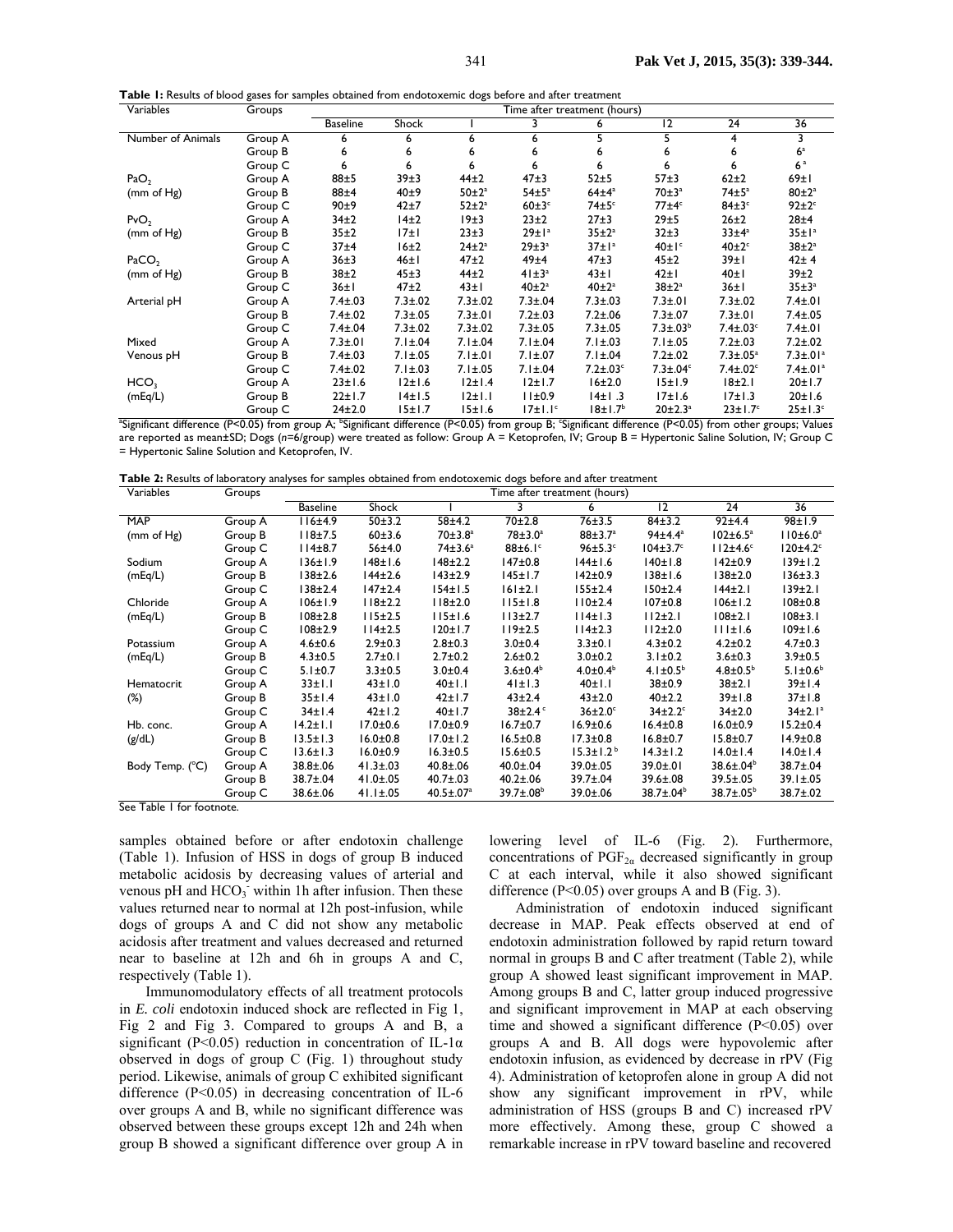

**Fig. 1:** Interleukin-1α (pg/ml) in dogs with induced endotoxic shock. <sup>a</sup>Significant difference (P<0.05) from group A; <sup>b</sup>Significant difference (*P*<0.05) from group B; c Significant difference (*P*<0.05) from other groups. Values are reported as mean±SD.



Fig. 2: Interleukin-6 (pg/ml) in dogs with induced endotoxic shock. <sup>a</sup>Significant difference (P<0.05) from group A; <sup>b</sup>Significant difference (*P*<0.05) from group B; c Significant difference (*P*<0.05) from other groups. Values are reported as mean±SD.

normal value within 6h and showed significant difference  $(P<0.05)$  over group B (Fig. 4).

Concentrations of serum Na<sup>+</sup> and Cl<sup>-</sup> ions increased significantly (P<0.05) while marked decrease in  $K^+$ concentration was observed after endotoxin administration. Infusion of HSS produced significant increase in  $Na<sup>+</sup>$  and Cl<sup>-</sup> ions concentration in group C, compared with baseline and post-endotoxin values (Table 2) and then returned to normal values within study period. While  $K^+$  ions concentration transiently decreased after HSS infusion in group C and then returned to normal. Groups A and B showed better recovery and  $K^+$ concentration increased significantly  $(P<0.05)$  to baseline (Table 2). Body temperature increased significantly in endotoxic shock in all groups. Infusion of ketoprofen alone and in combination with HSS in groups A and C, respectively caused a significant and sustained reduction in body temperature to baseline (Table 2).

### **DISCUSSION**

This is the first study conducted to evaluate beneficial effects of HSS and ketoprofen combination in the amelioration of cytokine concentration and other resuscitative effects during endotoxic shock in dogs. Our most conspicuous findings relate to the reduction of cytokine concentration, substantial improvement in cardiac performance and systemic oxygenation, and reversal of acidosis.



**Fig. 3:** Prostaglandin- $F_{2\alpha}$  (pg/ml) in dogs with induced endotoxic shock. Significant difference (P<0.05) from group A; <sup>b</sup>Significant difference (P<0.05) from group B; 'Significant difference (P<0.05) from other groups . Values are reported as mean±SD.



 $\rightarrow$  Group A  $\rightarrow$  Group B  $\rightarrow$  Group C

**Fig. 4:** Graph depicting changes in relative plasma volume (%) in dogs with induced endotoxic shock. <sup>a</sup>Significant difference (P<0.05) from group A; <sup>b</sup>Significant difference (P<0.05) from group B; <sup>c</sup>Significant difference (P<0.05) from other groups. Values are reported as mean±SD.

Endotoxin are known to elicit acute inflammatory mediators such as cytokines i.e. IL-1α, IL-2 and IL-6 and enzymes, such as cyclo-oxygenase which are responsible for all devastating effects of endotoxemia (Elgawaby *et al*., 2011; Kim *et al*., 2013). In our study, cytokine level  $(IL-I\alpha$  and IL-6) reduced efficaciously after administration of HSS in group B as it is reported in recent studies (Mazandarani *et al*., 2012; Theobaldo *et al*., 2012) but amelioration intensity observed more rapid and synergistic in dogs treated with combination of HSS and ketoprofen along with improvement in level of  $PGF_{2\alpha}$ . Anti-inflammatory drugs are also reported beneficial in the treatment of endotoxemia (Minneci *et al*., 2003; Kim *et al*., 2012), therefore, these conspicuous findings established our hypothesis of synergistic effects of HSS and ketoprofen combination in the resuscitation of patients suffering with endotoxic shock.

Another hallmark of inflammatory process is metabolic acidosis due to accumulation of metabolic waste products and lack of buffer system during endotoxic shock and endotoxin also induced hypoxemia accompanied by increase in PaCO<sub>2</sub> (Van Haren *et al.*, 2012). Hypoxemia can be caused by hypoventilation or by diffusion impairment such as pulmonary edema, shunting or ventilation-perfusion inequalities. Causes of these pulmonary responses may be linked to endotoxin-induced activation of host granulocytes and release of endogenous arachidonic acid metabolites, such as thromboxane and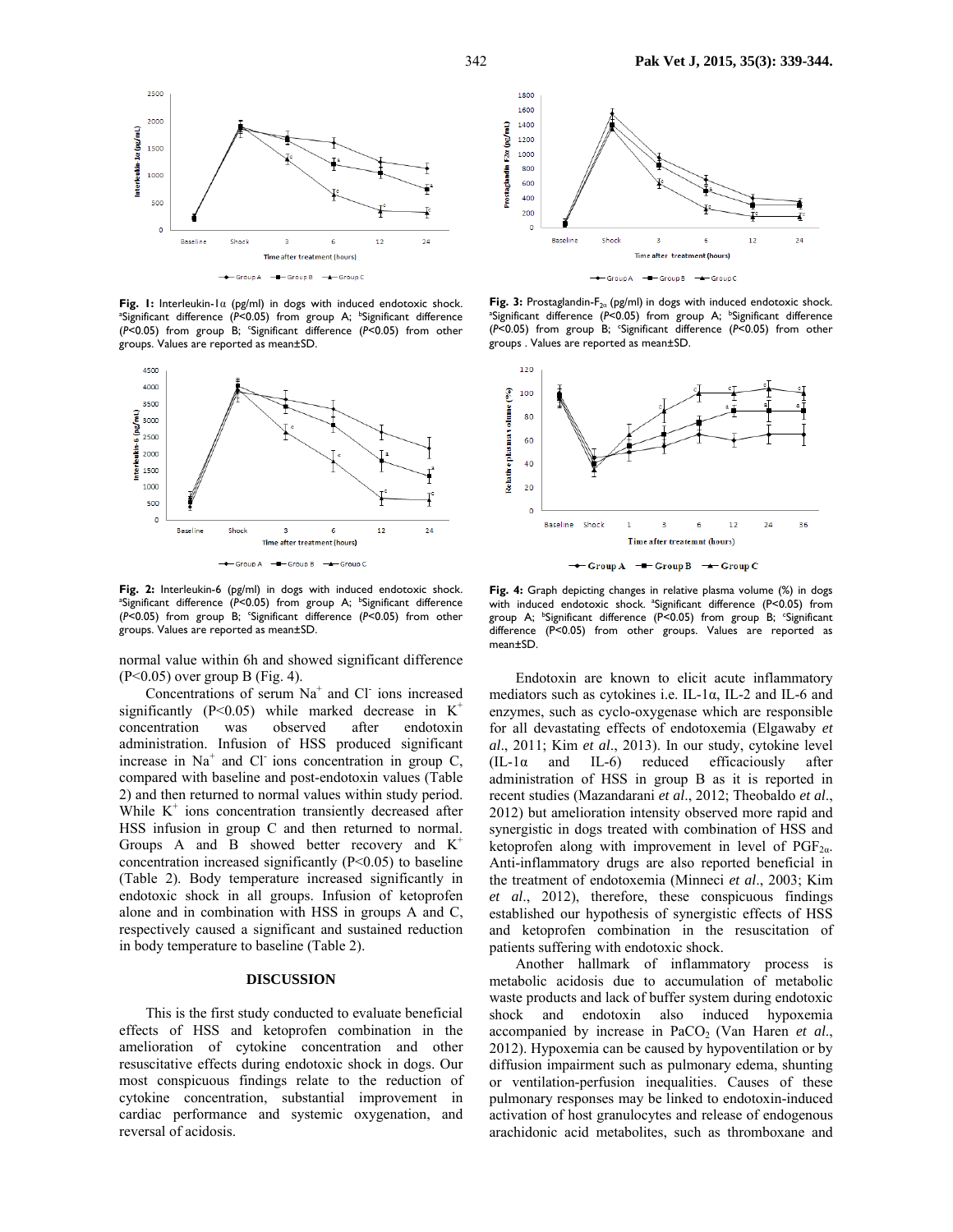$PGF_{2\alpha}$ , which are important contributors to endotoxininduced pulmonary injury (Wang and Ma, 2008; Kim *et al*., 2012). Other than these, decreased arterial and venous blood  $pH$  and decreased  $HCO<sub>3</sub>$  during endotoxic shock were indicators of metabolic acidosis in dogs. As ketoprofen is a potent inhibitor of arachidonic acid metabolites (Sigurdsson *et al*., 1993; Schaeffer *et al*., 2011) and HSS rectify acidemia (Van Haren *et al*., 2012; Dong *et al*., 2014), that is why group C improved acidosis more potently than other treatment regimens.

Infusion of HSS to endotoxic dogs significantly increased concentrations of serum  $Na<sup>+</sup>$  and Cl<sup>-</sup> accompanied by a transient decrease in serum  $K^+$ concentration. The key feature for successful resuscitation of hypovolemia and/or endotoxemia in animals is administration of total amount of sodium (Hogue *et al*., 2012). In group C,  $Na<sup>+</sup>$  ions concentration increased beyond the limit of hypernatremia that is 160 mEq/L (Shih *et al*., 2012), but this increase was temporary and values became below this level at 3h. So, infusion of 7.5% NaCl is safer and it does cause hypernatremia but not for a prolonged period (Dong *et al*., 2014). Rapid expansion of plasma volume in animals of group C following HSS administration along with ketoprofen may lead to relatively rapid decrease in  $Na<sup>+</sup>$  and Cl<sup>-</sup> concentration. Mild decrease in  $K^+$  concentration after HSS infusion has also observed in previous studies but not considered clinically important (Zafar *et al*., 2010; Santiago *et al*., 2013).

Vasoactive substances released in bloodstream in response to endotoxin administration leads to arterial hypotension and circulatory failure (Elgawaby *et al*., 2011; Shih *et al*., 2012). In our study, hypotension was characterized by decreased MAP and decreased rPV during endotoxic shock. Cohen *et al*. (1996) reported that  $MAP \leq 60$  mm Hg accepted as typical hypotension after endotoxin administration. In addition to hypotension, decreased rPV may be interpreted as an indicator of hypovolemia (Constable, 1999), as well as pooling of venous blood in peripheral vasculatures. Increased values of HCT and Hb conc also indicated circulatory failure and hemoconcentration. After administration of HSS and ketoprofen in group C, rPV restored and ultimately MAP increased to normal values more effectively than groups A and B (Zafar *et al*., 2010).

Endotoxin induced significant decrease in  $PaO<sub>2</sub>$  and PvO<sub>2</sub>. Increased PaO<sub>2</sub> following HSS administration indicated a better systemic oxygen delivery. Most probable reason could be the hypovolemia which resulted in the reduction of  $O_2$  extraction from limited supply (Oliveira *et al*., 2002). It suggested mismatching of tissue blood flow with tissue oxygen requirements as impaired efficiency of oxygen extraction by some tissues through vascular endothelial damage have been demonstrated in endotoxemia (Rocha e Silva, 2014). Administration of HSS potentially increase inner capillary diameter, thus, reduces hydraulic resistance through shrinkage of endothelial cell, resulting in improved tissue perfusion (Oliveira *et al*., 2002; Wang *et al*., 2013). In this study, group B showed relative increase in oxygen delivery but effects appeared greater in group C.

Although we documented some beneficial effects of combination of HSS and ketoprofen in the treatment of endotoxic shock, however, some limitations related to this study are deserved to be mentioned. In our model, we could not measure production of nitric oxide during endotoxic shock and after treatment. It is reported that high production of nitric oxide is mainly responsible for development of acidosis during endotoxemia. Further investigations are recommended to evaluate relation of these events and effects of HSS and ketoprofen combination on production of nitric oxide.

**Conclusion:** It was concluded from the study that ketoprofen as an adjunct to hypertonic resuscitation improved survival of dogs from endotoxic shock through amelioration of cytokine concentrations, improved cardiac performance and increased systemic oxygenation. However, further evaluations are required to evaluate effects of this resuscitation strategy on multiple organ dysfunction in endotoxic shock.

**Author's contribution:** MAZ floated the idea, developed methodology, conducted the experiment and wrote discussion of manuscript. AR modified and finalized work plan in view of pharmacological aspects and analyze the data statistically. RZA and MUH gave the intellectual input in finalizing the final draft. SUR helped in data collection. AY finalized all work plan and critically looked over all matters of the study.

#### **REFERENCES**

- Batmaz H, Z Yilmaz, A Topal, OS Gorgul and S Senturk, 2003. Effects of hypertonic sodium chloride, hypertonic sodium chloride + sodium bicarbonate and hypertonic sodium chloride + Ringer's lactate solution in the treatment of dogs with experimentally induced endotoxaemia. Turk | Vet Anim Sci, 27: 339-347.
- Benjamin MM: Outline of Veterinary Clinical Pathology. 3rd Ed. The Iowa State University Press, Ames, 1978.
- Cohen RI, S Huberfeld, J Genovese, HN Steinberg and SM Scarf, 1996. A comparison between the acute effects of nitric oxide synthase inhibition and fluid resuscitation on myocardial function and metabolism in endotoxemic shock. J Crit Care, 11: 27-36.
- Constable PD, 1999. Hypertonic Saline. Vet Clin North Amer Food Anim Prac, 15: 559-585.
- Dong F, W Chen, L Xu, H Wang and H Lu, 2014. Therapeutic effects of compound hypertonic saline on rats with sepsis. Braz | Infec Dis, 18: 518-525.
- Elgawaby H, M Shehata, S Sabri and M Soliman, 2011. Effect of hypertonic saline on adequacy of resuscitation, progression of inflammation and outcome of critically ill septic patients. Life Sci J, 8: 1148-1153.
- Gouvy M, S Struyf, P Proost and J van Damme, 2005. Synergy in cytokine and chemokine networks amplifies the inflammatory response. Cyto Gro F R, 16: 561-580.
- Hogue B, F Chagnon and O Lesur, 2012. Resuscitation fluids and endotoxin-induced myocardial dysfunction: is selection a loadindependent different issue? Shock, 38: 307-313.
- Junger WG, SG Rhind, SB Rizoli, J Cuschieri, MY Shiu, AJ Baker, L Li, PN Shek, DB Hoyt and EM Bulger, 2013. Resuscitation of traumatic hemorrhagic shock patients with hypertonic salinewithout dextran-inhibits neutrophil and endothelial cell activation. Shock, 38: 341-350.
- Kim JY, YS Hong, SH Choi, YH Yoon, SW Moon and SW Lee, 2012. Effect of hypertonic saline on apoptosis of polymorphonuclear cells. J Surg Res, 178: 401-408.
- Kim JY, SH Choi, YH Yoon, SW Moon and YD Cho, 2013. Effects of hypertonic saline on macrophage migration inhibitory factor in traumatic conditions. Exp Thera Med 5: 362-366.
- Mazandarani M, F Yousafshahi, M Abdollahi, H Hamishehkar, K Barkhordari, MA Boroomand, A Jalali, A Ahmadi, RS Moharari, M Bashirzadeh and M Mojtahedzadeh, 2012. Comparison of